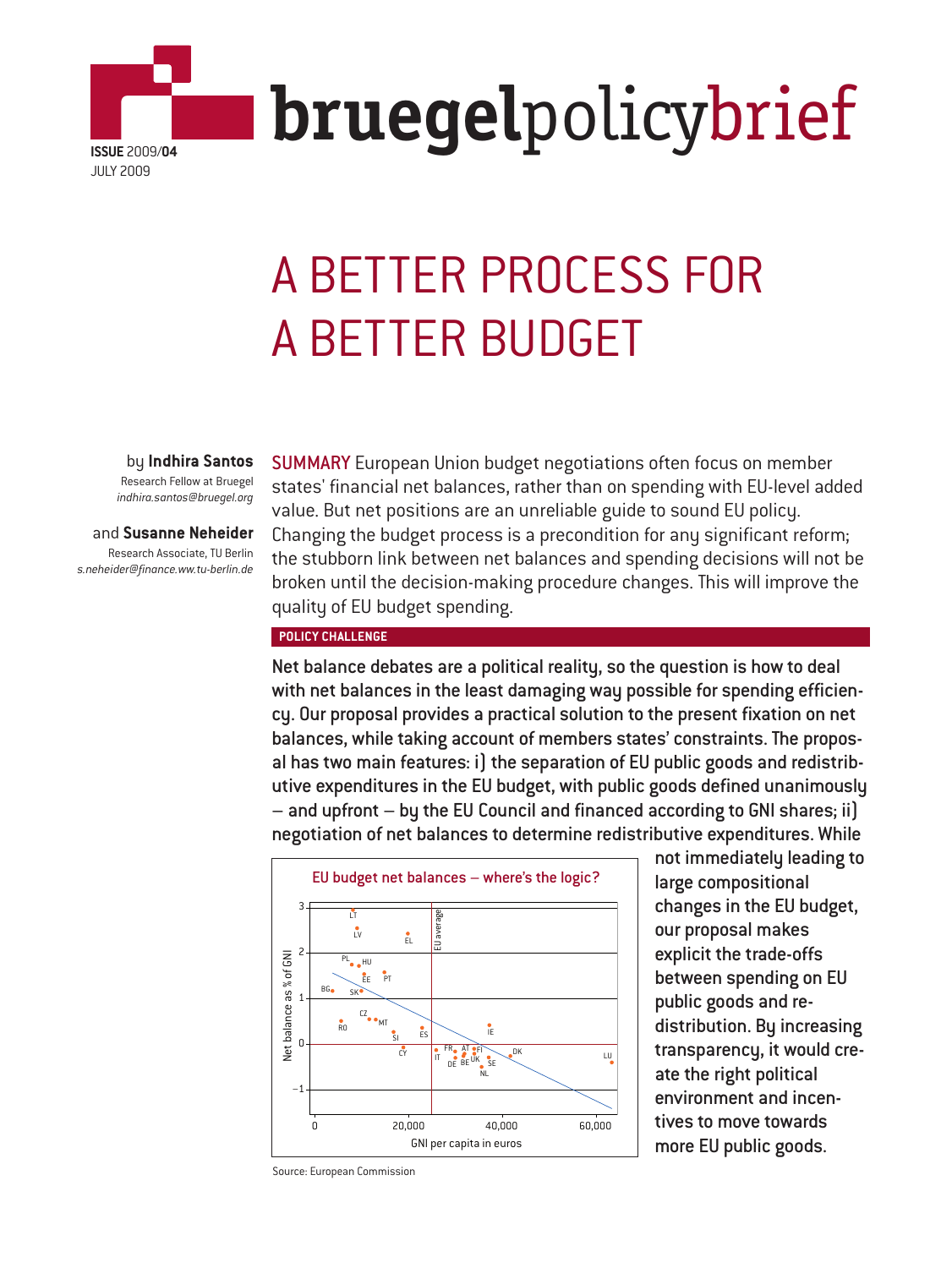

*'The current budget is more the expression of different deals and attempts by governments to claw back in receipts as much of their contribution as possible than a coherent set of measures.'*

The Sapir Report (2004)

THE EU BUDGET<sup> $1$ </sup> is the main financial instrument of the EU and authorises EU-level revenue and spending. It is just one of several EU instruments, less important than regulation and coordination. Since not all policy areas require a budgetary dimension and only some are EU tasks, the EU budget is relatively small. In 2008, it amounted to €129 billion or one percent of EU gross national income (GNI). While small overall, the EU budget is significant for certain areas like agriculture and cohesion policy (Figure 1). Smaller amounts are spent on a wide range of other areas, including culture, development, environment, research, energy and internal security.

Important revenue and spending decisions are not made yearly but in periodic multiannual financial frameworks (MFF) agreed unanimously by member states. These commitments have been associated with various milestones of the EU integration process: the single market (1988-1992), Economic and Monetary Union (1993-1999) and, more recently, eastern enlargement and the Lisbon Strategy (2000-2006 and 2007- 2013). In some respects, the EU budget has been responsive to these challenges, for example the expansion of cohesion policy to facilitate participation of less welloff member states in the single market. But in others the EU budget still falls short. The Lisbon Strategy is a case in point. In spite of extensive relabelling, currently only one tenth of the EU budget is spent on items directly related to Lisbon ('Competitiveness' in Figure 1). Three quarters of EU spending in the past 20 years has been consistently directed towards agriculture and structural policy, leaving little room for new priorities.

This detachment of EU spending from political priorities is related to

the nature of the decision-making process and excessive focus on net financial balances, ie the difference between EU spending allocated to a particular member state and its contribution to the EU budget (Figure 2). Net positions tell us nothing about the effects of EU policies – not even about the distribution of these effects across countries – but they are nonetheless a driving force in negotiations. Former UK premier Margaret Thatcher's 'I want my money back' epitomises this issue (see Section 3 for a fuller discussion of the UK rebate). Net balances are problematic for net contributors since, all else being equal, they would clearly prefer to pay less than more, but net balances also influence the overall size of the EU budget and affect the composition of spending.

Since its beginnings, the EU budget has been used to accommodate countries seen to be losing out from integration. The Common Agricultural Policy (CAP), for example, is the result of a 1960s Franco-German compromise linked to the benefits accruing to German industry from the common market.

Member states care more about the EU budget's impact on their accounts than which policies it is allocated to. This narrow focus on net balances has led to inadequate attention being paid to what should be the core of the EU budget – EU public goods – where EU spending can improve the welfare of the Union's citizens and the effectiveness of EU policy.

Yet while net balances cannot be ignored, most of the discussion



Figure 1: Breakdown of expenditure in EU multiannual financial frameworks

<sup>1</sup> This policy brief draws on Neheider, S. and I. Santos (2009) 'Reframing the EU budget decision-making process', *Journal of Common Market Studies* (forthcoming).

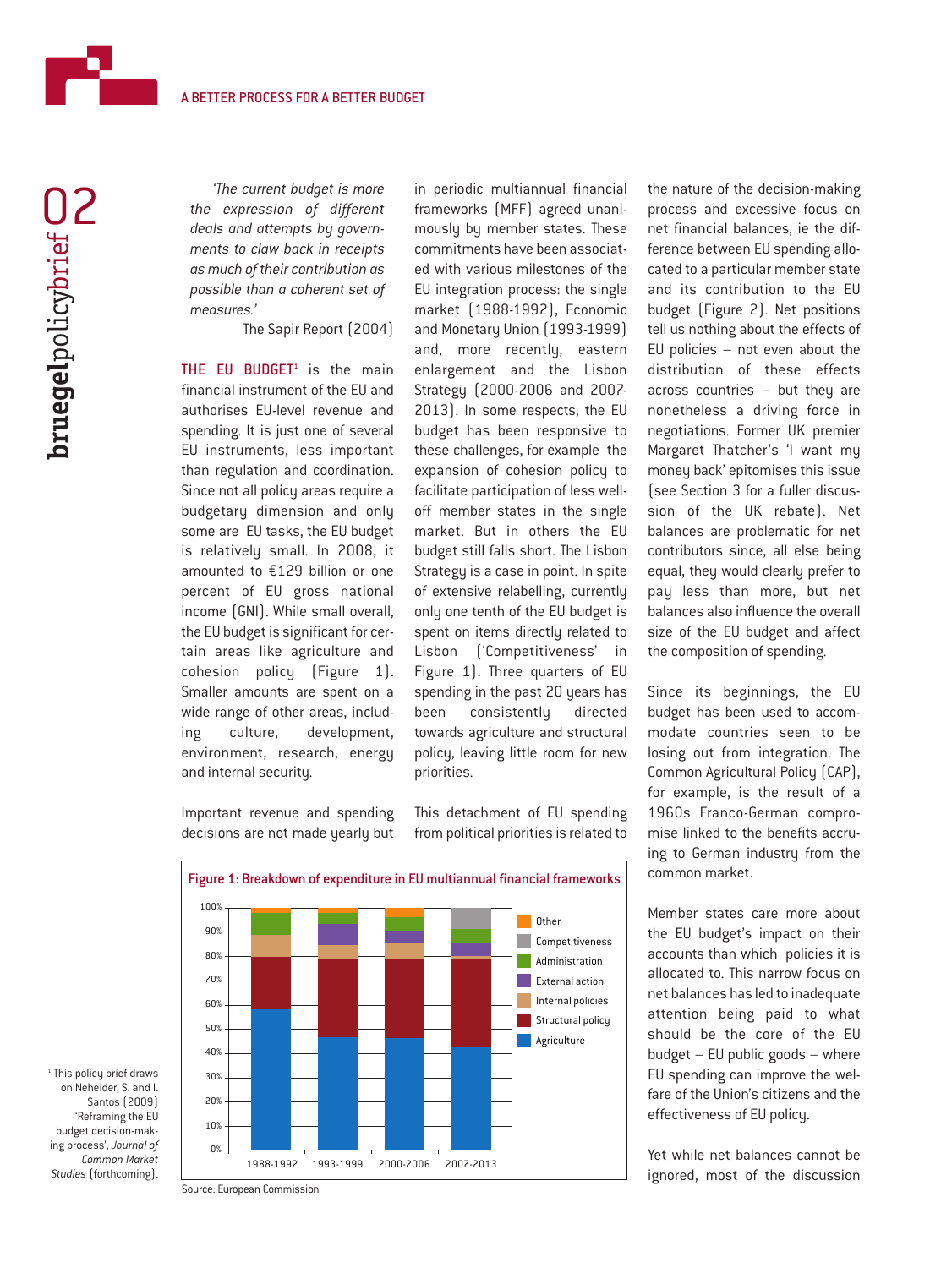

**bruegel**policybrief **bruegelpolicybrief CC** 



Source: European Commission

has focused on correction mechanisms that adjust member states' net contributions according to selected criteria such as income per capita. But this only addresses the issue of fairness. What is at least as important is to refocus the debate on policies.

We propose, in line with other authors, to separate public goods from the rest of the budget. Contrary to other schemes that define EU public goods in advance, however, we leave this decision to the negotiation process. Policies that attract unanimous support should be considered public goods. Reflecting member states' ability to pay, these should be financed proportionally to GNI, while all remaining policies are pooled in a second group where net balances are negotiated.

This is an appropriate time to discuss EU budget reform. The 2005 agreement to conduct a critical review of EU finances by 2009 shows member states' dissatisfaction with the status quo. Additional pressure arises from

the need to design a substitute for the Lisbon Strategy by spring 2010 that better aligns EU policy goals and spending. The European Commission's conclusions on the review are expected in 2010. A discussion of the EU budget decisionmaking procedure should be included in this review.

In what follows, we start by discussing the role of net balances in budgetary negotiations and how what amounts to 'financial gerrymandering' has a detrimental effect on the quality of EU spending. Section 2 discusses EU budget decision-making and existing reform proposals. Finally, we put forward our own reform proposal and assess its impact on net balances.

#### 1 NET BALANCES

The discussion on the EU budget boils down to two issues. First, defining what EU public goods are (Box 1, overleaf). Second, agreeing on the desirable extent of redistribution within the Union. Disagreements among member

states on both issues have led to disputes about net balances.

Net balances are a fundamental part of budgetary negotiations and spending decisions. In the 1970s, more than three quarters of the EU budget went to agriculture, causing a major conflict with the UK. After ten years during which the concept of net positions was discussed explicitly for the first time, the UK rebate was introduced in 1984 and has been followed by further corrections for Germany, the Netherlands, Austria and Sweden.

The issue of side-pauments remains acute. This is particularly apparent in cohesion policy. The current financial framework

| Table 1:<br>Additional provisions cohesion<br>policy 2007-13, final agreement<br>stage 2005 |                       |                      |                                                         |
|---------------------------------------------------------------------------------------------|-----------------------|----------------------|---------------------------------------------------------|
|                                                                                             | Member state          | Additional provision | cohesion receipts, 2007-13<br>% of member state's total |
|                                                                                             | Austria               | 150                  | 11.5%                                                   |
|                                                                                             | <b>Czech Republic</b> | 200                  | 0.8%                                                    |
|                                                                                             | Estonia               | 50                   | 1.5%                                                    |
|                                                                                             | France                | 100                  | 0.8%                                                    |
|                                                                                             | Germany               | 300                  | 1.3%                                                    |
|                                                                                             | Hungary               | 140                  | 0.6%                                                    |
|                                                                                             | Italu                 | 1400                 | 5.5%                                                    |
|                                                                                             | Latvia                | 80                   | 1.9%                                                    |
|                                                                                             | Spain                 | 2150                 | 6.8%                                                    |
|                                                                                             | Sweden                | 150                  | 8.9%                                                    |

Note: These additional allocations are those which go beyond those in the Luxembourg presidency's final proposal. Sources: Authors, based on DG Regio, Eurostat and Council of the European Union (2005): Financial Perspectives 2007-13, December 2005.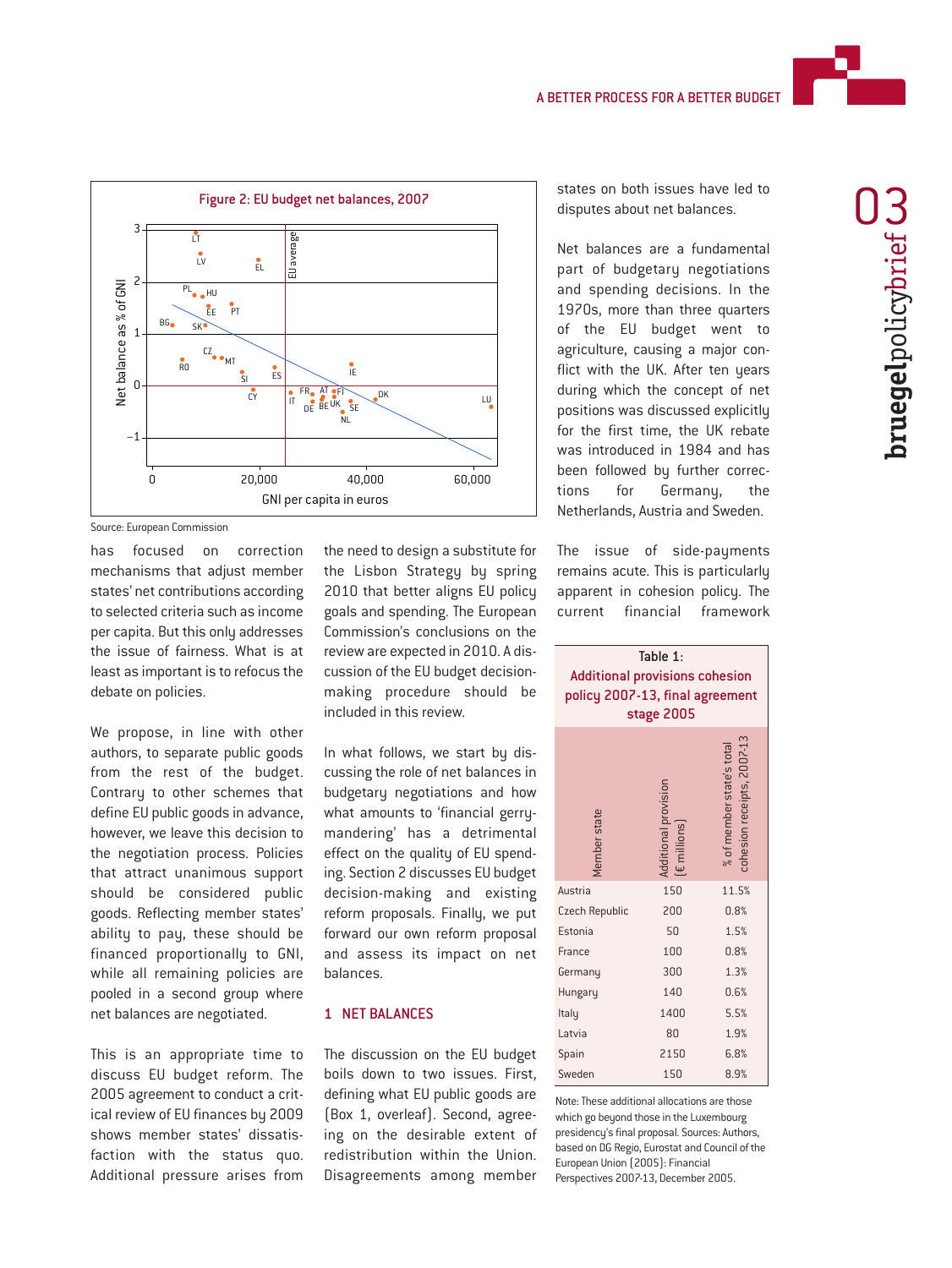

includes many instances of payments going beyond the original allocation based on the specific socio-economic characteristics of regions. Table 1 shows additional allocations under the heading of cohesion policy added in the final negotiating phase of the 2007- 2013 MFF. These side-payments account for 1.5 percent of total cohesion receipts for the period, but their magnitude varies across countries, representing as much as 11.5 percent in the case of Austria.

These side-payments arise both from disagreements about spending decisions and pervasive incentives entrenched in the decision-making procedure. In the next budgetary negotiations, due to start in 2011 at the latest, the issue of net balances and sidepayments will re-emerge, since member states disagree on the direction that the EU budget should take. This applies especially to the two policies that absorb the lion's share of the EU budget: cohesion and agriculture (Table 2).

Preoccupation with net balances in the EU budget is inevitable. It is important to recognise that these balances are only one mechanism through which member states bargain their way through EU

## BOX 1: AN EFFICIENT EU BUDGET

What the EU budget should look like depends on which tasks ought to be centralised at the EU level. For this, the theory of fiscal federalism provides key guidelines, even if the EU is not a federation.

Fiscal federalism is concerned with allocating powers across government levels (Oates, 1999). A central government has four main tasks: maintaining a single market, stabilising the economy, providing public goods and carrying out redistribution. Given the EU's limited fiscal powers, its focus has been on the first task. The EU budget, at one percent of EU GNI, plays a limited role in providing public goods and redistributing wealth.

In terms of public goods, the EU should focus on areas with major transnational spillovers and economies of scale, namely basic research, transport, climate change, defence and foreign policy, in some of which the current mandate of the EU is limited. There is a strong argument to be made that redistribution from richer to poorer member states is also necessary, since major gains are to be made from stability and growth throughout the EU. Interpersonal redistribution, on the other hand, is better left to national governments where powers of taxation lie.

Yet the EU budget today is very much disconnected from these principles. Few spending categories pass the EU value-added test. Most spending is essentially about interpersonal or interregional redistribution, with the CAP and structural funds representing 42 percent and 29 percent of the EU budget, respectively<sup>2</sup>. Expenditures with a clear EU dimension, such as transport, energy networks and research, account for less than a tenth.

negotiations. But explicitly acknowledging the net balances issue in budgetary negotiations is a must.

# 2 REFORMING EU BUDGET DECISION-MAKING

As in budgetary negotiations in national parliaments, where interests diverge and there is often no link between taxes and expenditure, the EU budget is subject to the 'common pool problem'. Drawing funds from a general budget to provide public goods that benefit directly only a small constituency triggers pork-barrel politics. In the EU, this translates into each member state perceiving that an increase in spending on targeted policies will provide their



\* In favour of poor regions in all countries receiving regional funds, including those in richer member states. Source: Authors, based on DG Budget (2009): Public consultations.

<sup>2</sup> For a more detailed discussion, see Santos, I. (2008) 'Is structural spending on solid foundations?' *Bruegel Policy Brief* 2008/02.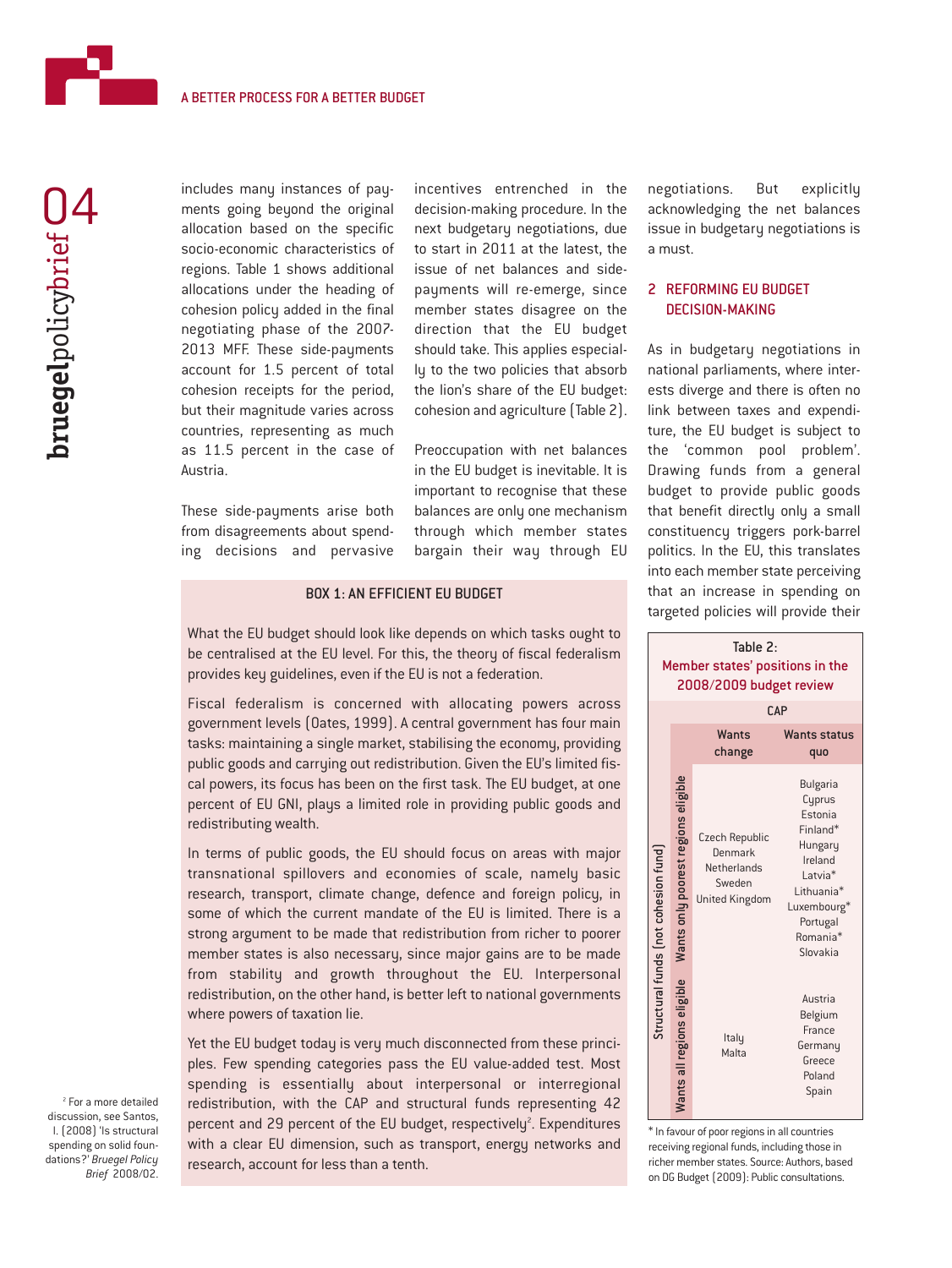

citizens with more resources at only a fraction of the cost. For instance, Germany – with approximately 17 percent of the EU population – receives a benefit of around 17 cents for each euro efficiently spent on EU-wide projects compared to a benefit of a full euro from money spent in Germany. For small countries, the additional cost of EU-financed pork barrels is basically zero. These costs keep falling as the number of member states rises.

Specificities about the EU – especially the requirement for unanimity – further exacerbate this common pool problem. While the European Parliament and the Commission participate in designing MFFs, the major decisionmaker is the European Council. This body decides by unanimity on the financial framework, which is subsequently endorsed by the other two institutions (Box 2). Under this voting system, 'success' depends on landing as much money as possible for your own country, regardless of EU-wide concerns. Moreover, the current process marginalises the Parliament and the Commission, although the pending Lisbon Treaty does strengthen the role of the former and institutionalises the to-date informal MFF.

The MFF has been successful in ensuring a smooth annual budgetary procedure by making the latter largely irrelevant. Three weaknesses remain. First, decision-making powers lie with the Council where each country has a veto. Working around the many incompatible interests is obviously difficult and the unanimity requirement results in

## BOX 2: DECISION-MAKING ON THE MULTIANNUAL FINANCIAL FRAMEWORK 2007-13

March 2004: Commission's proposal

2004: Irish and Dutch Council presidencies examine the Commission proposal

Jan-June 2005: Negotiations start under the Luxembourg presidency

June 2005: European Parliament resolution on Commission proposal

June 2005: European Council fails to agree on MFF

December 2005: Under UK presidency European Council agrees on a financial framework for 2007-2013. The agreement adjusts the UK correction to account for enlargement and mandates a mid-term review of all EU finances. Compared to the Commission's proposal, the overall budget is reduced from 1.14 percent of GNI to one percent, CAP spending is barely changed and spending for competitiveness (excluding cohesion spending) and the EU's external agenda fall by over 58 percent.

January and April 2006: Parliament, Council and Commission negotiate an inter-institutional agreement on the MFF.

May 2006: After initially rejecting it, the European Parliament adopts the inter-institutional agreement, which is then signed by the three institutions.

rare and gradual change. Second, the period of validity of each MFF does not coincide with the Commission's tenure or the parliamentary cycle, thus reducing accountability. Lastly, no independent mechanisms exist for performance assessment. This leaves the EU budget disconnected from the evolving goals and needs of the Union.

In short, the existing decisionmaking procedure encourages excessive focus on net balances, distorts spending decisions and has a status-quo bias. Without reform, it is difficult to foresee how the vicious cycle of net balances and distorted spending can be broken.

Several proposals to address these shortcomings have been put

forward. Three are of special relevance for this policy brief: de la Fuente *et al.* (2008), Heinemann *et al.* (2008) and Iozzo *et al.*  $(2008)^3$ . These proposals have two main features in common. First, they recommend a correction mechanism along the lines of the 2004 European Commission proposal, providing a refund of a part of a member state's net contribution in excess of a certain percentage of GNI per capita or a similar hard criterion. Second, they differentiate between EU public goods expenditures and those whose primary purpose is interpersonal redistribution, as proposed by the Sapir report.

Categorising EU expenditures in fact dates back to the beginning of European integration and the Treaty of Rome (Table 3).

<sup>3</sup> For a more detailed discussion of this literature see Neheider, S. and I. Santos (2009).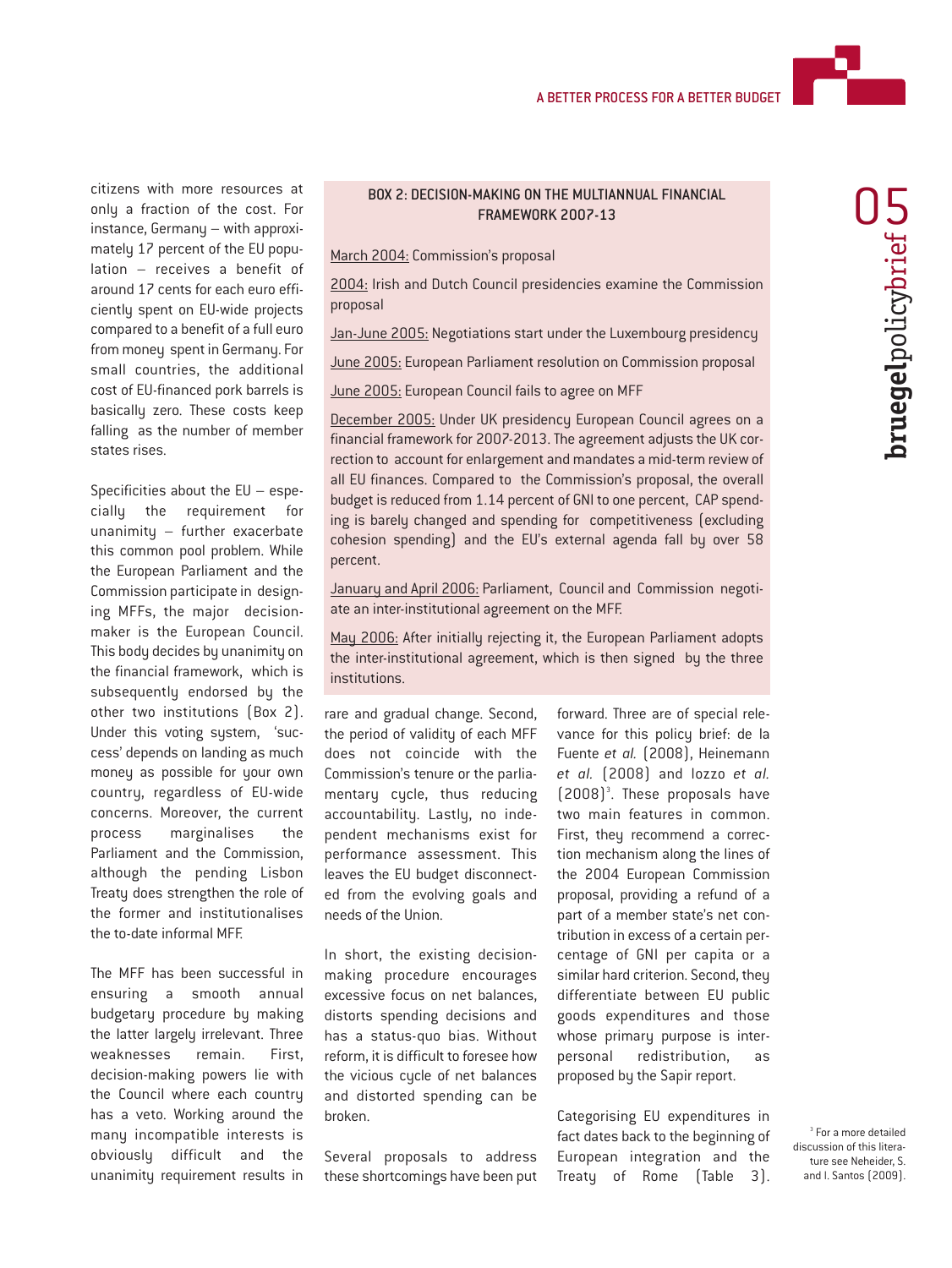| Table 3:<br><b>Financing shares in the</b><br><b>Treaty of Rome</b> |                                      |  |
|---------------------------------------------------------------------|--------------------------------------|--|
| Administration [% of total]<br>Member state                         | European Social Fund<br>[% of total] |  |
| 7.9<br>Belgium                                                      | 8.8                                  |  |
| 28<br>Germany                                                       | 32                                   |  |
| 28<br>France                                                        | 32                                   |  |
| 28<br>Italy                                                         | 20                                   |  |
| 0.2<br>Luxembourg                                                   | 0.2                                  |  |
| Netherlands<br>7.9                                                  | 7                                    |  |

Source: Treaty establishing the European Economic Community (1957)

Administrative expenditure and the European Social Fund, the two components of the budget at the time, were viewed distinctly. For the former, considered a public good, member states accepted the principle of sharing the burden proportionally to GNI; for the latter, the Italian and Dutch shares were reduced. This financing mechanism is equivalent to singling out public goods.

The three recent proposals described above have two main limitations. One, by proposing correction mechanisms they bet on net balances capturing all effects important for fairness and neglect the role of non-financial factors in budgetary negotiations. Hence, correction mechanisms do not get to the core of the problem. Two, these proposals do not create the necessary incentives to improve the quality of EU spending.

Our proposal also starts from a categorisation of EU spending but differs from the cited works in the

way net balances are arrived at. We try to affect budgetary outcomes more directly and provide a solution that accommodates political and financial constraints. We discuss the details of our reform proposal below.

#### 3 OUR PROPOSAL

We have argued that reforming the EU budget requires changes in the institutional setting and process. In this section, we propose a new decision-making procedure and simulate its effects on net balances.

We propose separating the budget into a public-good part and a redistributive part. Starting from the current MFF, member states decide unanimously which expenditure categories (or parts of expenditure categories) are to be considered category 1 or EU-level public goods. All remaining expenditures go into category 2. Unanimity reveals a common preference that a specific policy should be an EU task.

Moreover, we propose that category  $1 - EU$  public goods  $-$  be financed proportionally to GNI<sup>4</sup>. Since policies in this category will have been unanimously considered EU public goods, there can be no exceptions. For category 2 expenditures, net balances are fixed member state by member state.

Our proposal therefore has four steps:

1 Decide unanimously which expenditures should go into category 1 and which into category 2;

- 2 Establish overall spending ceilings for category 1 and category 2 separately;
- 3 Establish spending ceilings for each policy heading in category 1 (net balances in category 1 are irrelevant);
- 4 Fix net balances for category 2 and establish spending ceilings for each policy heading in category 2.

Only a few items of expenditure might initially be considered public goods (administration and external policies, for example), even if the ideal list would be much longer, as discussed in Box 1. The rationale behind our proposal is that making a clear upfront distinction between types of spending will increase pressure to move towards more EU added value, not immediately but over time. Any new policy would go into category 1 as, by definition, it will have been agreed upon unanimously.

While we propose a unanimous decision on the categorisation of expenditures (step 1), the decision on spending levels, at least for category 1, should be made by qualified majority voting (QMV). We recognise, however, that QMV may not be feasible in the short term. As a politically acceptable alternative, unanimity might apply throughout - as long as the sequencing of decisions outlined above is adhered to.

Decisions on net balances and the structure of category 2 spending should be part of an iterative process. After step 2, member states know their financial contribution to the overall category 2 expenditure, but net balances are only defined once the spending

<sup>4</sup> Although an EU tax is a desirable EU goal, there is currently little appetite for it. Only Belgium, Luxembourg and Poland seem to support the introduction of an EU tax, although a few other member states are open to the idea in principle (DG Budget 2009: Public consultations). For reasons of feasibility, we do not consider this option here.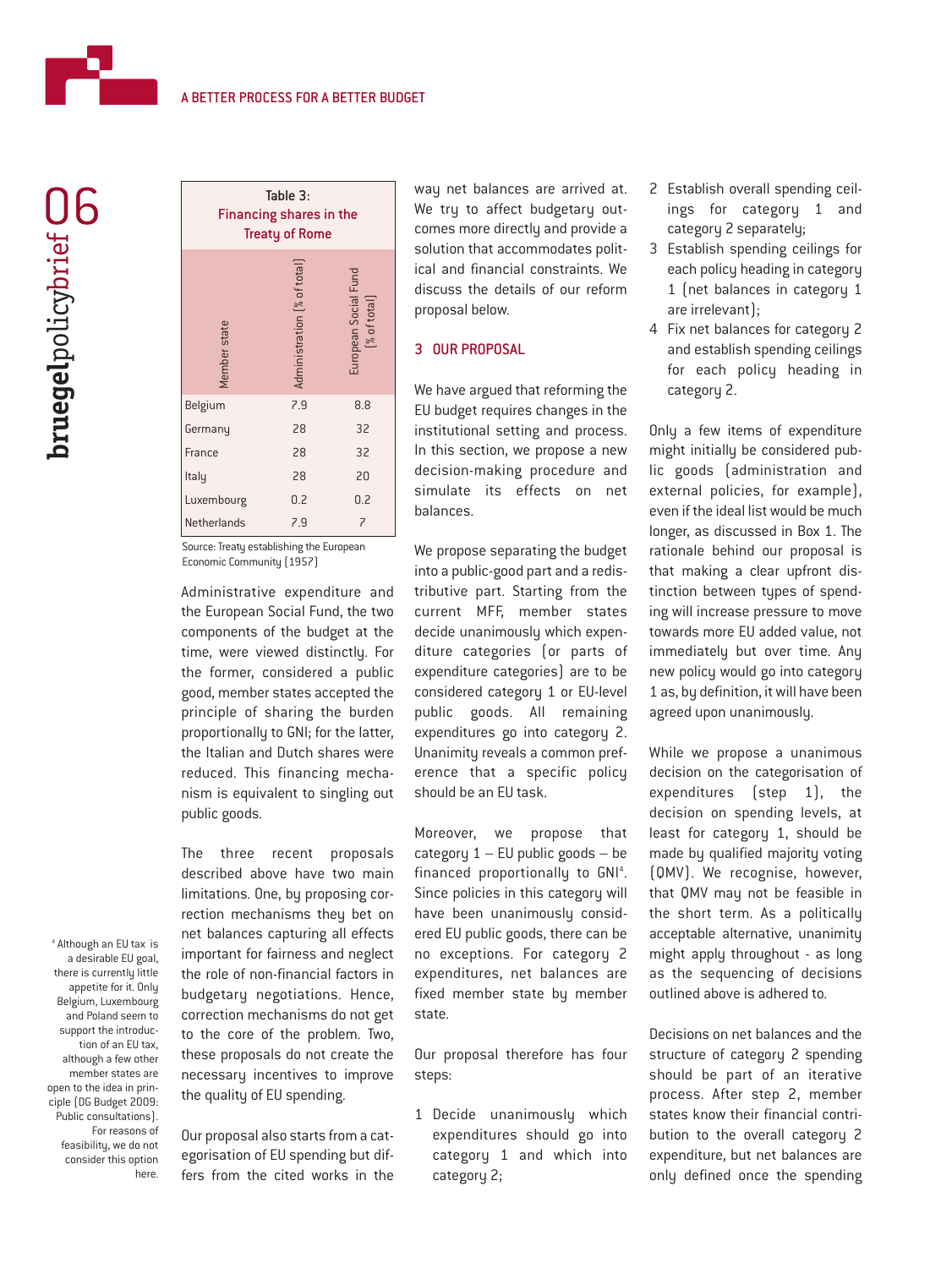

bruegelpolicybrief

structure is decided. Adjustments to net balances to reach the politically agreed levels can take place on either the spending side, on the revenue side (ex-post rebates) or both. Today, adjustments are made both through rebates and on the spending side as Table 1 indicated. We propose to leave this way of adjusting net balances as it is, since we see category 2, at the margin, as pure financial transfers.

How are net balances in category 2 arrived at? We leave this outcome to the political process and stay away from linking net balances directly to a specific rule associated with relative income or any other economic indicator. We propose to use current net balances as a benchmark or starting point for negotiation of new net balances. These net balances may look random as they are not directly related to objective indicators such as relative wealth. But, as we have argued in this policy brief, this is hardly the case as they are only one component of broader negotiations among member states on the integration process. In this way, instead of starting from net balances our proposal ends up with them, and leaves enough room for negotiations that go beyond EU budget matters.

In sum, our proposal, while not automatically leading to large compositional changes in the EU budget, makes the trade-offs between EU policy spending and redistribution explicit. By increasing transparency, it creates incentives to move towards more EU public goods as it becomes harder to justify other expenditures.

We consider next the effects of this reform on member states' net balances<sup>5</sup>. As an illustration, we include the following budget headings as public goods: 'Competitiveness for growth and employment', 'Cohesion Fund', 'Citizenship, Freedom, Security and Justice' and 'EU as a global player'. This leaves the structural funds and expenditures for the 'Preservation and *'Financial gerrymandering' has a detrimental effect on the quality of EU spending.'*

Management of Natural Resources' (mainly CAP) in category 2. This illustration can only be indicative, since the categorisation exercise itself is to be subject to negotiation. For the purpose of this illustration, we also leave unchanged the overall size of the EU budget, although this may be open to discussion.

This simulation leads to few changes in net balances. Starting from the current MFF, the resulting changes are less than 10 percent of net balances for 25 member states and less than five percent for 22 (Figure 3, scenario 1). There are both winners and losers. In relative terms, Cyprus is the big winner (+11 percent) and – predictably – the UK loses out the

> most (-14 percent). The relative loss of the UK is less than with other proposals, however. In the 2004 Commission proposal the UK's negative net balance doubled.

As discussed above, the aim of our proposal is to create incentives to focus increasingly on expenditure on EU public goods. We therefore simulate the impact on net balances of decreasing CAP spending by 10 percent and shifting these resources to category 1, for example to research (Figure 3, scenario 2). This shift also implies major changes for the UK, which would become a net beneficiary as long as the UK rebate is left unchanged.

The introduction of the UK rebate



<sup>5</sup> We follow the Commission's calculation of net balances, leaving out administrative expenditure and including corrections.

Source: Authors, based on European Commission